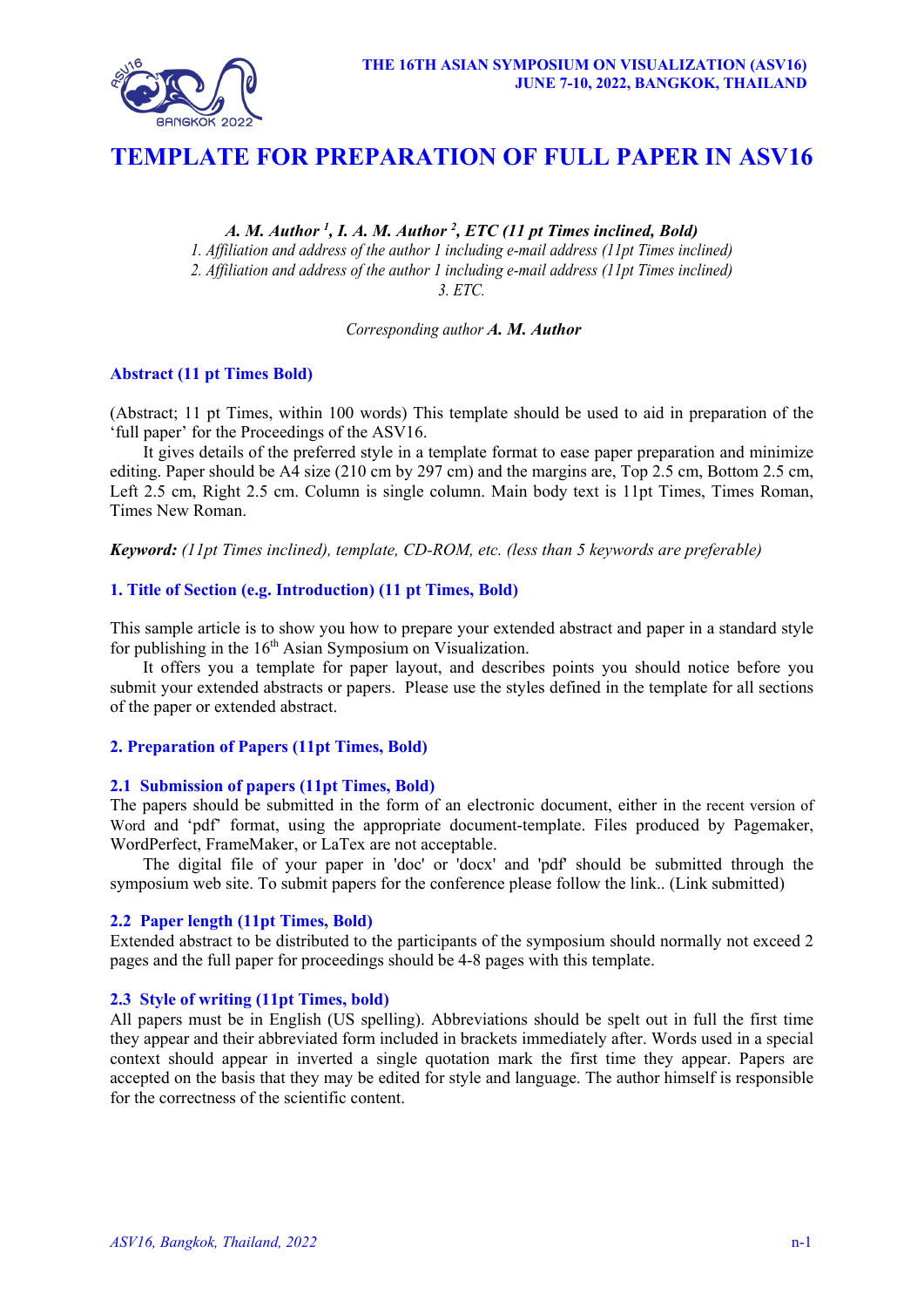#### **2.4 Graphs, figures,tables, photographs and illustrations (11pt Times)**

Please be sure all graphs, figures or tables do contain only English letters. Care should be taken over the preparation of diagrams and figures and should incorporate color where it adds to the presentation. Figures will either be entered in one column or two columns and should be 80 mm or 160 mm wide respectively. A minimum line width of 1 point is required at actual size. Annotations should be in 11 pt and bold with the first letter only capitalized (see Fig. 1 and Table 1). Refer to figures in the text as "Fig. N".

Graphics, figures, photographs and illustrations should be embedded in your digital file. If it is not possible for you to save your graphics embedded, then save them separately using TIFF or PICT formats, or any other graphic formats (GIF, BMP, JPEG with medium compression). Most native bitmap formats should be usable. These graphics will then be merged with the text file of your paper and placed at the end of the text. If you choose this option, please be certain not to include spaces within the paper into which graphics will need to be inserted; graphics will be scanned and/or merged but we will not undertake sizing, scaling, and specific placement of graphic elements within the text file. Do not use images, which have not been optimized. Note that viewing resolution on most monitors is electronically at 72 dpi, and if printed, will be usually at 300 dpi. Authors should consider the possibility of full color publishing of photographs and illustrations for proceedings publication, and monochrome printing for the proceedings of the extended abstract.







**Fig.2.** Sample figure 2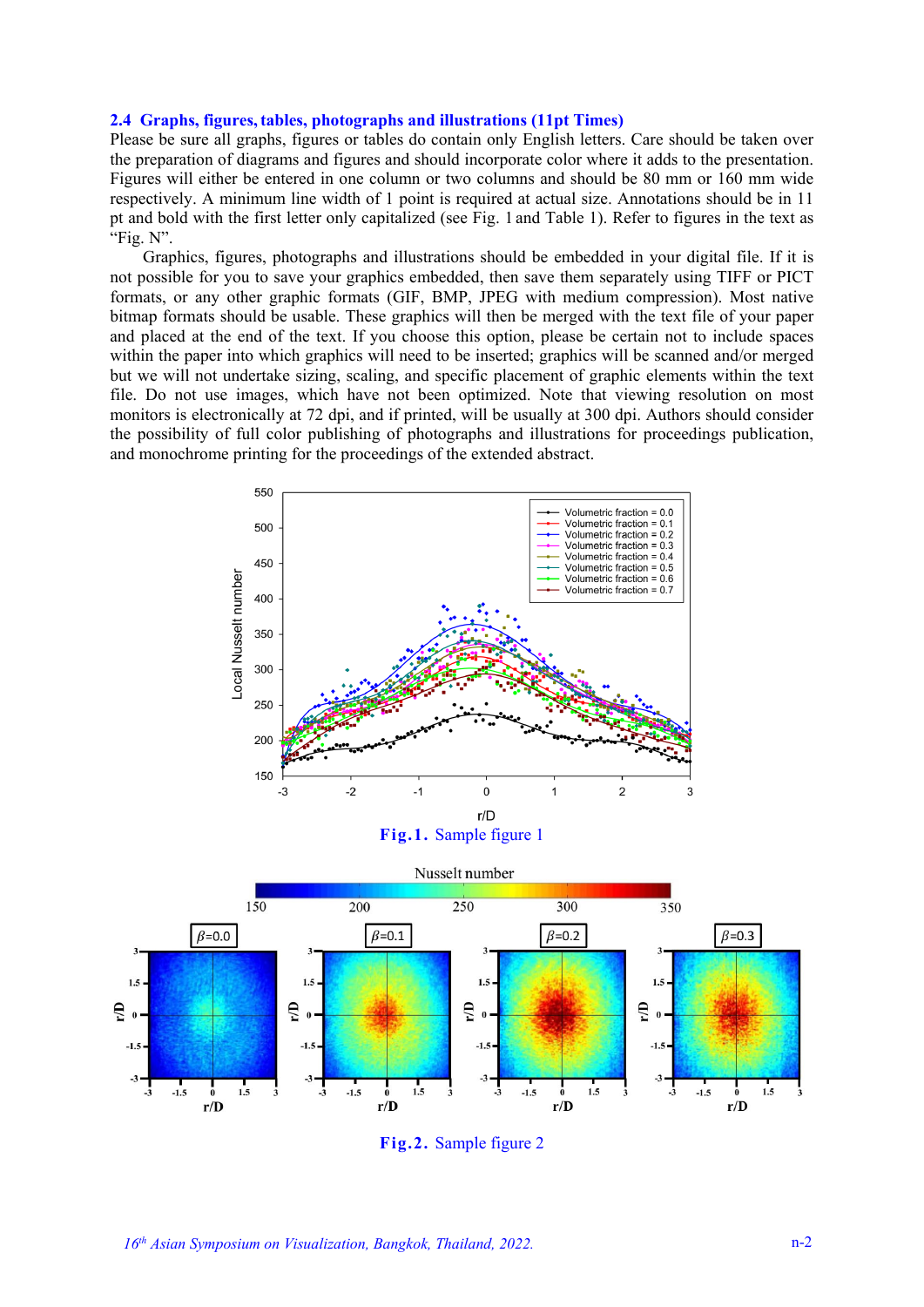| $T$ , K | Р,<br>MPa | $\lambda$ , W/(m·K) |                   |            |             |          |
|---------|-----------|---------------------|-------------------|------------|-------------|----------|
|         |           | $R-22$ [1]          | $R-142b$<br>$[2]$ | $R-21$ [1] | C10M1       |          |
|         |           |                     |                   |            | calculation | our data |
| 303.9   | 2         | 0.0832              | 0.0800            | 0.0988     | 0.0849      | 0.0844   |
| 303.9   |           | 0.0843              | 0.0805            | 0.0994     | 0.0858      | 0.0851   |
| 323.7   | 2         | 0.0744              | 0.0734            | 0.0916     | 0.0768      | 0.0777   |
| 323.7   |           | 0.0756              | 0.0677            | 0.0923     | 0.0778      | 0.0784   |

**Table 1.** Sample table

## **2.5 Movie and animation (11pt Times)**

You may include movie, animation or sound in your manuscript. To prepare the movies, animations and/or sound, File format should be in QuickTime format. (i.e., paper\_187.mov) When your movie is in AVI (Movie File for WINDOWS) or other types of format, please convert them into QuickTime format, MOV. The contents of the movie/animation will be checked by the Program Committee. All of the files should be included in ONE (1) TSME web server.

All kind of multimedia contents (animations, sound images, ...) are basically accepted, but should be transformed into the digital data in the PDF. The contents of the multimedia should be listed at the end of the manuscript. (see the below of this template)

# **2.6 File size limit (11pt Times)**

If the amounts of the proceeding will exceed one CD-ROM, the size (length) of the movie/animation may be reduced. Before reducing their size, we will contact the authors of the movie/animation. The data size of the digital file is limited to about 10 Mbytes. Authors who want to transmit animations should contact the editor prior to transmission.

## **2.7 Equations (11pt Times)**

Equations should be prepared in the most recent version of Word available to the authors or any other compatible software.

$$
E = mc^2 \tag{1}
$$

Each equation should occur on a new line with one line spacing from adjacent text as indicated in the above. The equations, where they are referred to in the text, should be numbered sequentially and their identifier enclosed in parenthesis, right justified. The symbols, where referred to in the text, should be italicized.

# **3. Peer Review (11pt Times)**

Extended abstracts and full papers will undergo review by anonymous, impartial specialists in the appropriate field prior to final acceptance for the ASV16. Based on the comments of the referees the editors will decide on acceptance or not and a revision.

## **References (description) (11pt Times)**

The papers in the reference list must be cited in the text. In the text the citation should appear in square brackets "[]", as in, for example, 'the red fox has been shown to jump the black cat [3] but not when...." In the Reference list the font should be Times or Times New Roman with 10 pt. Author 'given' names should be terminated by a 'full stop' and the list of authors terminated with a colon. The citation number should be enclosed in brackets. The book titles should be in italics, followed by a 'full stop'. Proceedings or journal titles should be in italics. Only the first letter of the title should be capitalized in the article name. For instance,